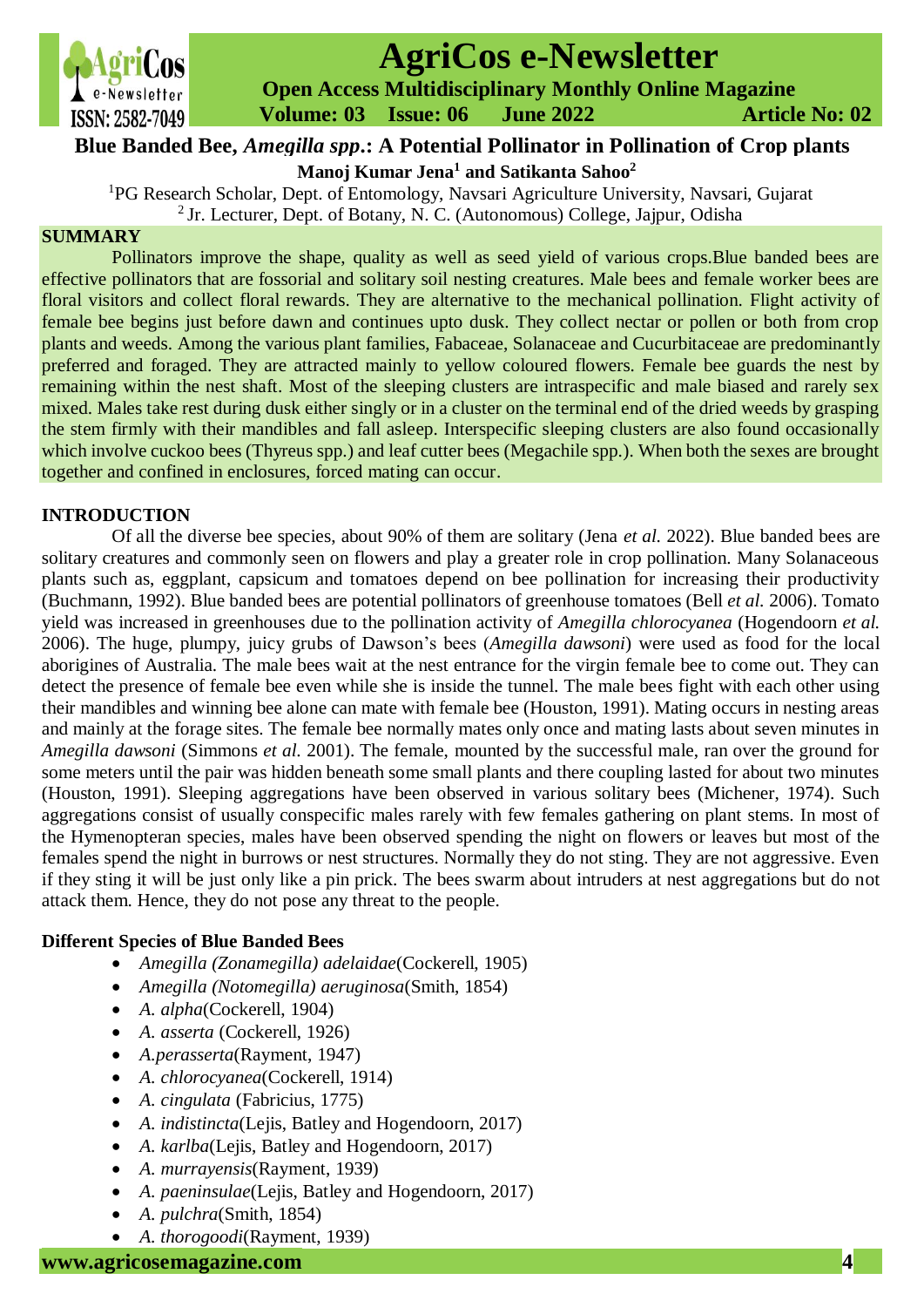- *A. virdicingulata*(Fabricius, 1775)
- *A.pulverea* (Walker, 1871)
- *A. zonata*(Linnaeus, 1758)
- *A. dawsoni* (Rayment, 1951)

### **Glittering Colours**

The common name, Blue Banded Bee refers to the bold stripes of iridescent or metallic blue fur that many of these bees have across their black abdomens (or tail sections). However, some blue banded bee species actually have green, reddish or white stripes except *A. aeruginosa* which has a nearly uniform coat of metallic greenish or bronzy fur.Blue banded bees usually have a thick fleece of red brown fur on their thoraxes (or mid sections) and yellow, cream or white markings on their faces.

#### **Nesting Biology**

Blue banded bees build their nests in the soil. The bees show special preference for soil kept in flower pots. More nests are found closer to the edge of the pot rather than in the central zone of the pot. Thus, they form nest congregation in flower pots. They also build several nests along the sides of well shaded irrigation channels. Occasionally they build nests in the brick walls of old buildings where clay is used as mortar and a mixture of sand and red soil used for plastering.





#### **Preference of Nesting Substrate**

Blue banded bees show almost equal preference for both red soil and potting mixture. These bees do not prefer black soil for nesting.

#### **Floral Resources**

Blue banded bees collect nectar or pollen or both. They are usually more attracted towards the yellow coloured flowers followed by white and purple flowers. Among the various plant families, Fabaceae, Solanaceae, Cucurbitaeae, Compositae and Bignoniaceae appear to be predominantly preferred for foraging by these bees. Both male and female bees are floral visitors. Female bees collect both pollen and nectar while male bees sip nectar alone from the flowers. They frequently hover above and around the flowers before landing on them. They fly very fast and quickly visitmany flowers per minute. They are often seen darting around the flowers. They commence their foraging activity around 6.00 am and stop foraging at 6.30 pm and their flight activity continue all throughout the day. However, they show intense activity from 7.00 am to 9.00 am. The bee visitation is generally more on days following the rains. A single bee visits numerous flowers during each foraging trip. Pollen foraging is taken up by the mother bee after brood cell construction. Bees after pollen foraging return to the nest with their scopa on hind legs loaded with pollen.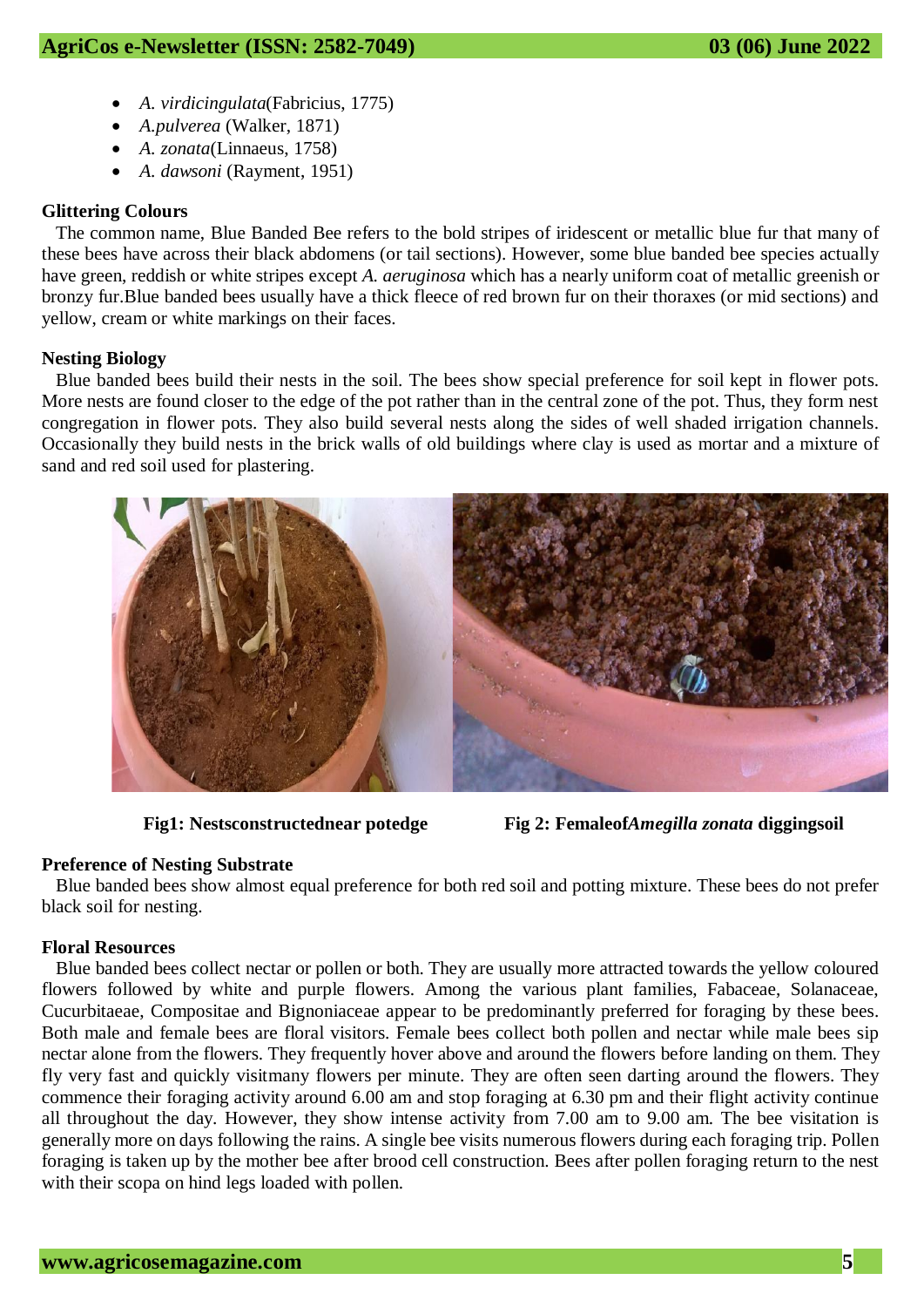# **Developmental Biology**

#### **Egg**

Eggs are present only in brood cells which are adequately provisioned with larval food or bee bread. The bee bread is usually semisolid and sometimes semi liquid that remain only at surface. The pollen bread is kept at the bottom and a small quantity of nectar is placed over it. Eggs are creamy white in colour, slightly arched and singly laid on the brood food. It is cylindrical in shape with bent ends. The bent caudal ends of the egg are just touching the brood food. Middle part of the egg do not touch the brood food.

#### **Larva**

Newly hatched larvae is straight and found at the top of the brood food. As the larva grow, the body become 'C' shaped and robust. Second instar larva have slightly pigmented mandibles. The grownup larva is distended and only a small amount of unutilized brood food is left out in the brood cell. The fourth instar larva consume the remaining provisions and also the cell linings. Head capsule is well developed with two well-developed mandibles. It is elongate without any legs in thorax and abdomen. The dorsal blood vessel is faintly visible in the mature larva. Similarly, Malpighian tubules are also visible through the transparent larval cuticle. The grown up fourth instar larva void the black colour faeces at the bottom of the brood cell.





**Fig3:Cylindricalbroodcells Fig4:Life stagesof** *Amegillazonata*

#### **Pre-pupa**

The body of the fully grown larva shrink to form the pre-pupa. The cell housing the pre-pupa neither have any larval food nor wax linings. Pre-pupa moult into an exarate pupa without any covering within the brood cell. **Pupa** 

Newly formed pupa is yellow in colour with yellow coloured compound eyes, As the pupae matures, the eye colour also change from yellow to orange and then to brown and finally to black. Sexing was possible even during the pupal stage based on the number of bands present on the metasoma. Male pupa have five bands whereas female pupa have four bands only. The pupa transform into an adult bee within a fortnight.





**Fig5:Malepupaof***Amegilla zonata* **Fig6:Femalepupaof***Amegilla zonata*

# **Adult**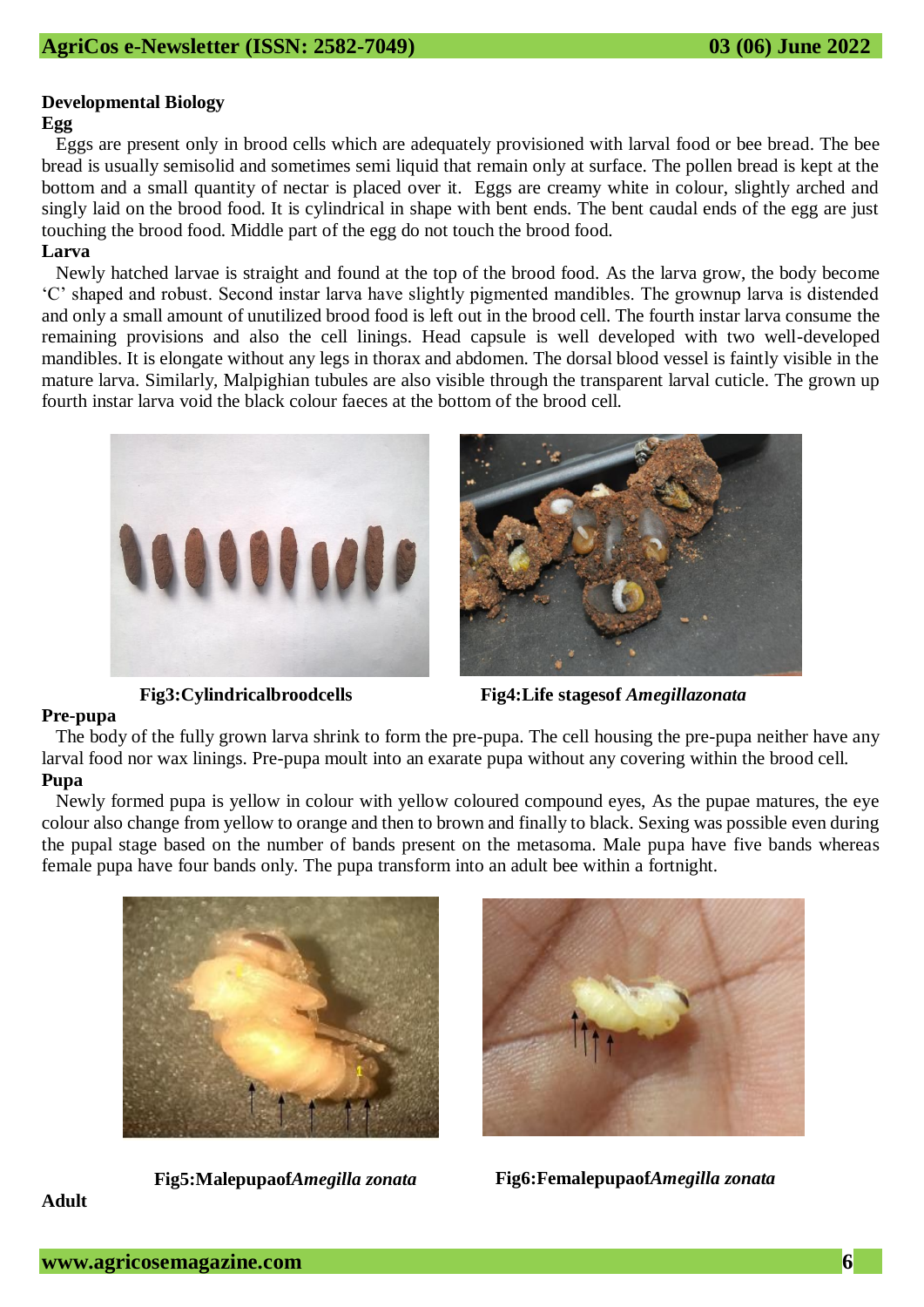The newly emerged adult, the callow remain within the earthen cell for two to three days and then come out of the nest and walk for a while near the nest. It cleans its compound eyes with its fore legs and rub its gaster with its hind legs and flutter its wings. Activity of blue banded bee is reduced markedly especially during rainy seasons. Eggs and larvae do not transform into adults under in vitro conditions.







**Fig9:Isolated,femalebiased clusteringof**  *Amagilla zonata*



**cucumber**



**Fig10:Interspecificsleepingcluster**

#### **Mating Behaviour**

Male bee widely stretches out its middle and hind legs prior to mating. The female bee approach the male bee from below and establish sexual contact and mate with male. During copulation the female bee is lying on its back and male bee is found above. Since, the chances of pairing is more usually in nesting sites and it can also occur in foraging sites. The female bee mate with a male bee only once in her life time and mating does not harm the male bee in anyway.

#### **Female and Male Behaviour**

Bee guards the nest by remaining within the nest shaft and bees hover around the intruder at nest congregation site but they do not sting. Bees sting only when provoked or roughly handled at nesting, foraging and sleeping sites. Sting autotomy does not occur after stinging. Most of the sleeping clusters are intraspecific and male dominated, male bees exhibit stereotypic movements during and after the formation of sleeping clusters. Female biased and sex mixed sleeping clusters also occur rarely. Males take rest during dusk either singly or in a cluster on the terminal end of the dried weeds by grasping the stem firmly with their mandibles. Interspecific sleeping clusters are also found occasionally and interspecific clusters have cuckoo bees (*Thyreus spp*.) and leaf cutter bees (*Megachile spp*.) apart from blue banded bees (*Amegilla spp*.). Sleeping clusters are found on weeds *viz*., *Achyranthes aspera*, *Vicoa spp.* and *Chloris barbata*.

#### **Flying Season**

Blue banded bees are seen throughout the year. However, they rest inside the nest during the cooler months.

# **Natural Enemies of Blue Banded Bees**

- Sphecid wasp, *Liris spp.*
- **Cricket**